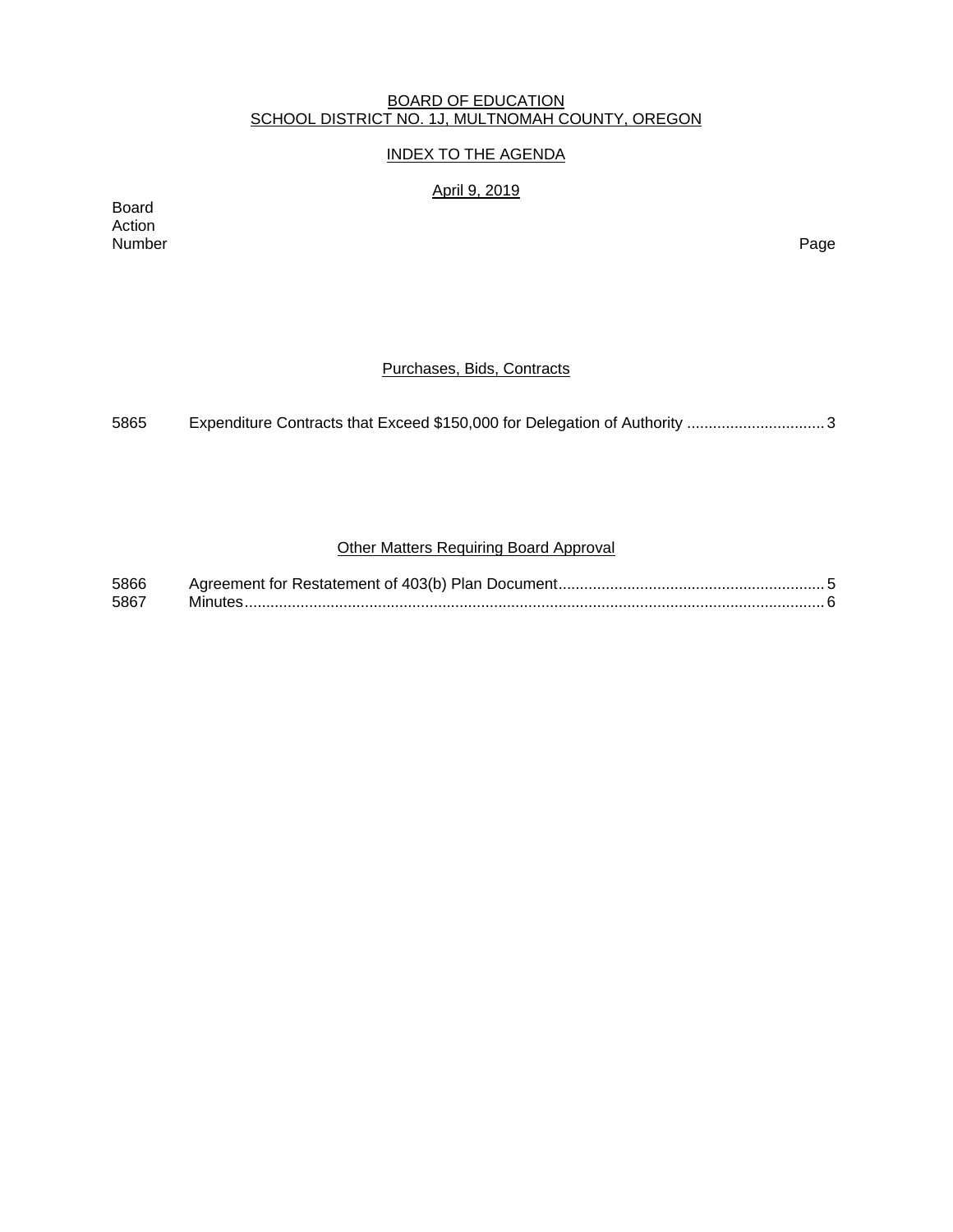# Purchases, Bids, Contracts

Resolution Number 5865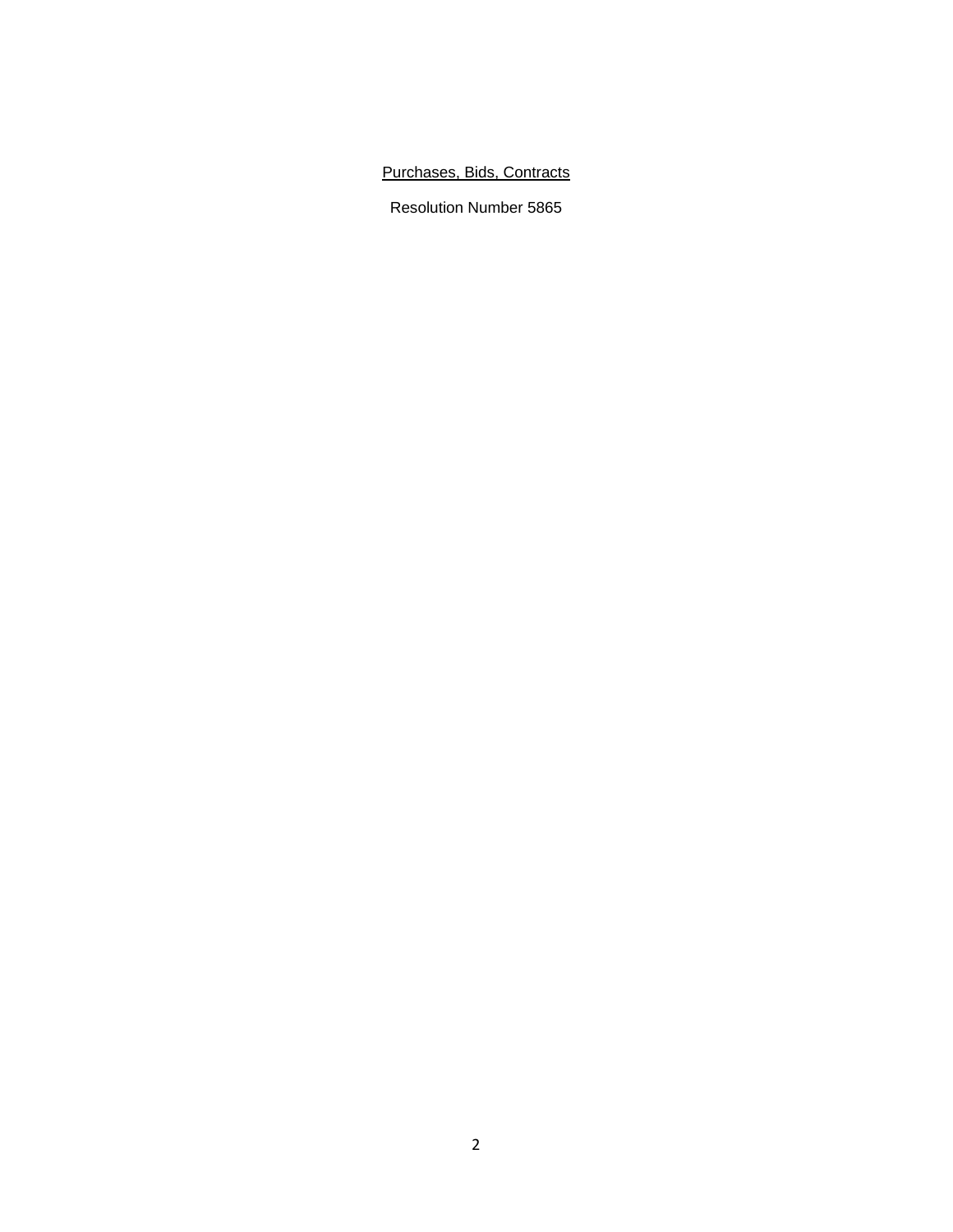#### **RESOLUTION No. 5865**

#### Expenditure Contracts that Exceed \$150,000 for Delegation of Authority

#### **RECITAL**

Portland Public Schools ("District") Public Contracting Rules PPS-45-0200 ("Authority to Approve District Contracts; Delegation of Authority to Superintendent") requires the Board of Education ("Board") enter into contracts and approve payment for products, materials, supplies, capital outlay, equipment, and services whenever the total amount exceeds \$150,000 per contract, excepting settlement or real property agreements. Contracts meeting this criterion are listed below.

## **RESOLUTION**

The Superintendent recommends that the Board approve these contracts. The Board accepts this recommendation and by this resolution authorizes the Deputy Clerk to enter into the following agreements.

| Contractor             | Contract<br>Term | <b>Contract Type</b>    | <b>Description of Services</b>                                                                                                                          | Contract<br>Amount | Responsible<br>Administrator,<br><b>Funding Source</b> |
|------------------------|------------------|-------------------------|---------------------------------------------------------------------------------------------------------------------------------------------------------|--------------------|--------------------------------------------------------|
| <b>2KG Contractors</b> | <b>TBD</b>       | Construction<br>*CXXXXX | Hayhurst SRGP Seismic<br>Upgrades<br>ITB-C 2019-2557                                                                                                    | \$3,184,000        | C. Hertz<br><b>Fund 455</b><br>Project DS006           |
| <b>2KG Contractors</b> | <b>TBD</b>       | Construction<br>*CXXXXX | <b>Rigler Health and Safety</b><br>Upgrades, including new roof<br>with fall protection, new<br>elevator, and other ADA<br>upgrades.<br>ITB-C 2019-2559 | \$7,217,000        | C. Hertz<br><b>Fund 455</b><br>Project DS006           |
| Point Monitor          | TBD              | Construction<br>*CXXXXX | East Side Fire Alarm Upgrades.<br>Full system fire alarm upgrades<br>at Da Vinci, Lee, and Green<br>Thumb sites.<br>ITB-C 2019-2554                     | \$645,200          | C. Hertz<br><b>Fund 455</b><br>Project DS003           |
| Point Monitor          | <b>TBD</b>       | Construction<br>*CXXXXX | West Side Fire Alarm<br>Upgrades. Full system fire<br>alarm upgrades at West<br>Sylvan, Ainsworth Annex, and<br>Maplewood.<br>ITB-C 2019-2553           | \$595,310          | C. Hertz<br><b>Fund 455</b><br>Project DS003           |

**NEW CONTRACTS** 

\* Contracts are in negotiation and not finalized at this time. Staff seeks advanced authorization for these contracts pursuant to the Purchasing & Contracting Delegation of Authority Administrative Directive, 8.50.105-AD, Section X(4): "The District may seek an 'advanced authorization' from the PPS Board of Education for any contract upon the approval of the Director of Purchasing & Contracting. The cost of the contract shall be a 'Not to Exceed' amount. Once the Board has approved it, no further authorization for the contract is required, providing the contract value remains at or below the 'Not to Exceed' amount."

## **NEW INTERGOVERNMENTAL AGREEMENTS ("IGAs")**

| Contractor                            | Contract<br>Term             | <b>Contract Type</b>                        | <b>Description of Services</b>                                                                                                                                         | Contract<br>Amount | <b>Responsible</b><br>Administrator,<br><b>Funding Source</b> |
|---------------------------------------|------------------------------|---------------------------------------------|------------------------------------------------------------------------------------------------------------------------------------------------------------------------|--------------------|---------------------------------------------------------------|
| Oregon City School<br><b>District</b> | 7/1/18<br>through<br>6/30/19 | Intergovernmental<br>Agreement<br>IGA 67714 | Columbia Regional Program<br>and Oregon City School District<br>will partner to deliver regional<br>services to eligible individuals<br>with Autism Spectrum Disorder. | \$159.444          | Y. Curtis<br><b>Fund 205</b><br>Dept. 5433<br>Grant G1700     |

# **AMENDMENTS TO EXISTING CONTRACTS**

No new amendments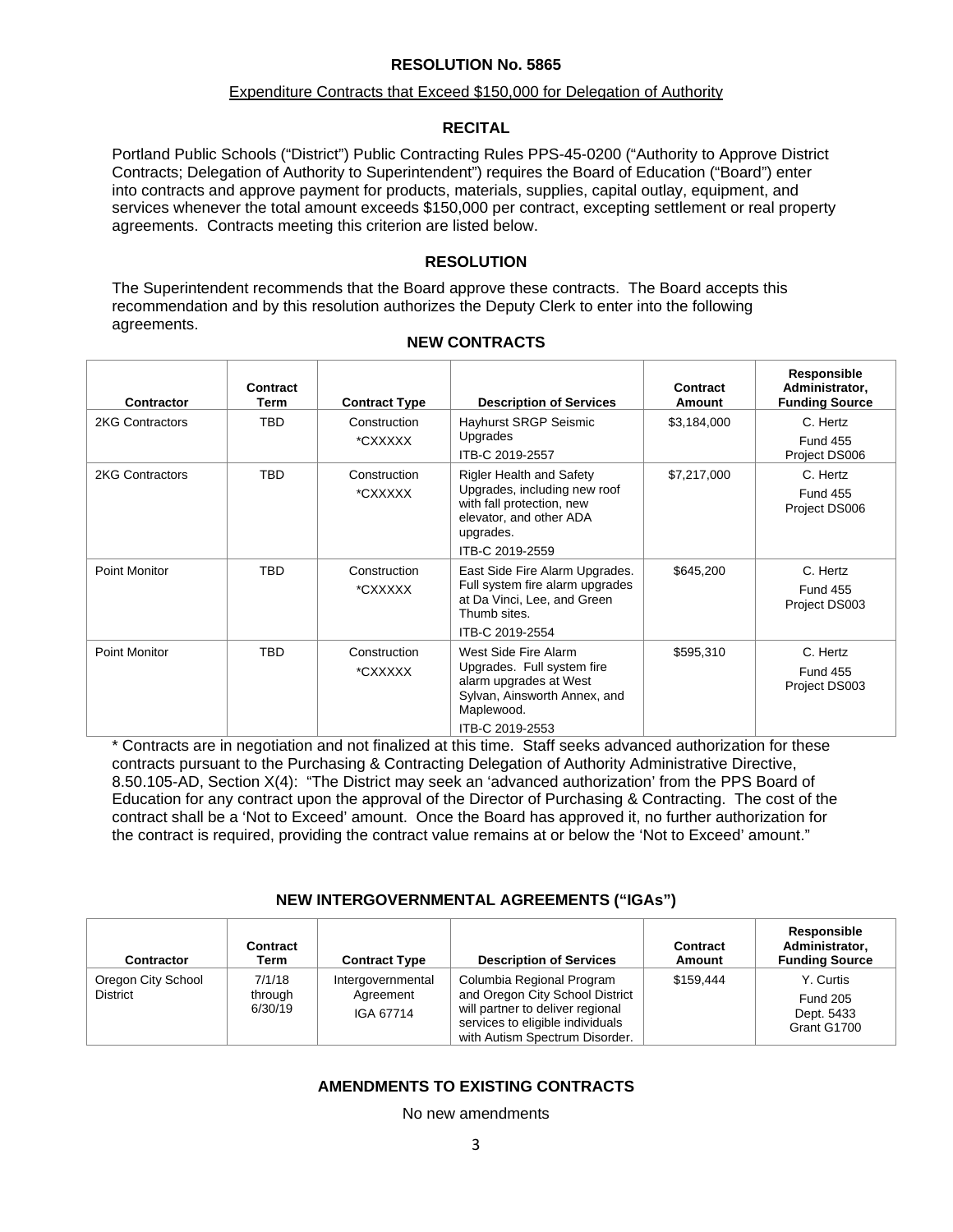# Other Matters Requiring Board Approval

Resolution Numbers 5866 and 5867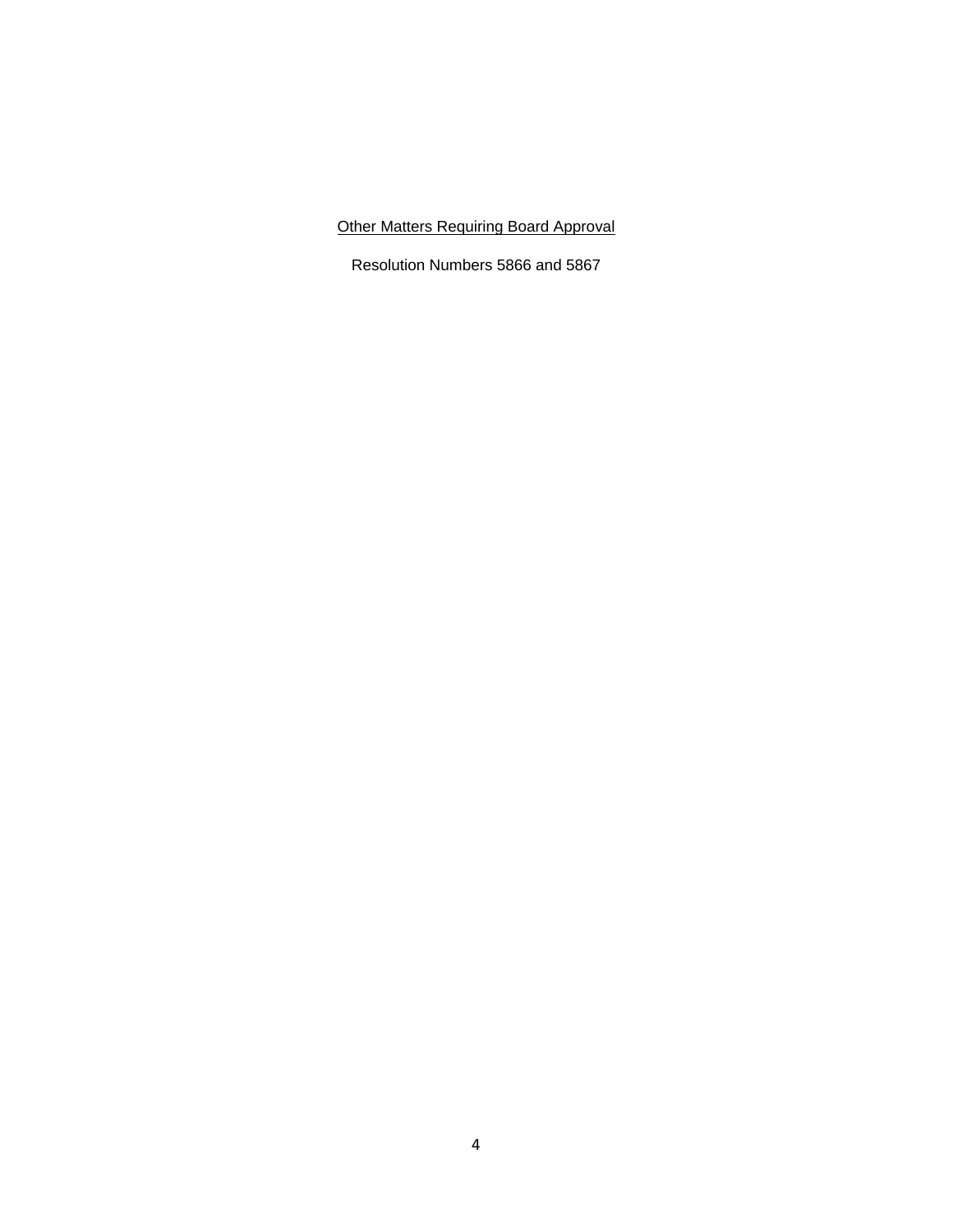#### **RESOLUTION No. 5866**

#### Agreement for Restatement of 403(b) Plan Document

## **RECITALS**

- A. The Treasury Department of the United States published Final 403(b) Regulations in the Federal Registry on July 23, 2007, which required a written 403(b) Plan Document which Multnomah County School District 1J- Portland Public Schools (the "Employer"), adopted on November 25, 2008.
- B. The IRS created a 403(b) Pre-Approved 403(b) Plan program designed to provide employers assurance their plan documents meet IRC Section 403(b) requirements and provided updated sample language for the drafting of the plan documents. To participate in the pre-approved plan program, employers must restate their plan documents to a pre-approved plan no later than 3/31/2020.
- C. The Pre-Approved 403(b) Plan Document remedies issues in the initial Model Plan Language and conforms the 403(b) Plan with applicable law and regulations, including:
	- Allowing loan amounts that do not exceed the lesser of: (1) \$10,000 or (2) 100% of the account balance.
	- Clarifying rules for distribution of Employer Contributions.
	- Active Reservist distribution rules.
	- PPA, WRERA, and the Heart Act.
	- 403(b) pre-approved plan program requirements (i.e., new 415(c) participant annual notification requirements).
- D. The Pre-Approved 403(b) Plan Document maintains the optional features currently offered under the Employer's 403(b) Plan, and therefore does not impact the operation of the Plan.

## **RESOLUTION**

- 1. Multnomah County School District 1J- Portland Public Schools, acting under the authority of its Board of Directors, hereby adopts the **Pre-Approved 403(b) Plan Document** found on the Employer's dedicated section of the Carruth Compliance Consulting website at www.ncompliance.com, which describes the policies, administrative responsibilities, and applicable limitations that apply to the Employer's 403(b) Plan.
- 2. The Plan Administrator may amend any or all portions of said Pre-Approved Plan Document from time to time as required by changes in applicable law, IRS guidance, and/or Employer policy. Substantive changes in Plan policies and optional features should be reported to the Board, but Board approval is not required.

|                                                                                         | _, do hereby certify that the above and |
|-----------------------------------------------------------------------------------------|-----------------------------------------|
|                                                                                         |                                         |
| foregoing was unanimously adopted by the Board at its meeting held on the ______ day of |                                         |
| Signature                                                                               | <b>Title</b>                            |
| WITNESSED by: ____________                                                              |                                         |
| Signature                                                                               | Name                                    |